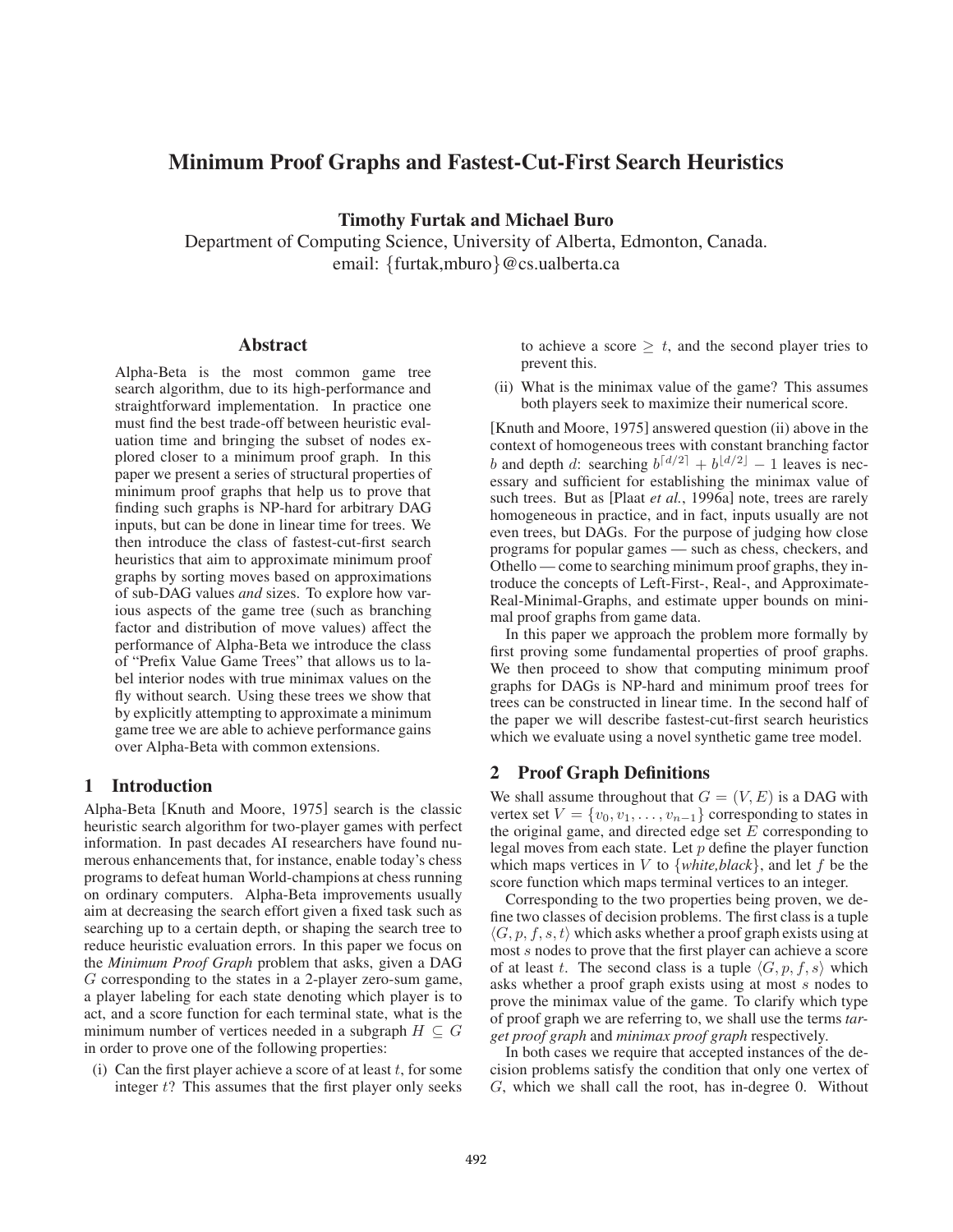loss of generality we shall assume that  $v_0$  is the root and that  $p(v_0) = white$ , such that white is the first player, and that the player to move alternates.

For convenience we introduce the indicator function

$$
I(v_i, v_j) = \begin{cases} +1 & \text{if } p(v_i) = p(v_j), \\ -1 & \text{otherwise.} \end{cases}
$$

We also denote the children of a vertex using  $c(v_i) = \{v_i :$  $(v_i, v_j) \in E$ .

Note that the minimax value may be computed recursively in time linear in the size of  $G$ . As such, we extend  $f$  to be defined over all vertices, rather than only the leaves, where f is now the negamax value of a vertex. Due to the zero-sum nature of the problem we may simplify our analysis by using a negamax perspective (where score is given w.r.t. the player to move) rather than minimax. Specifically, if  $c(v_i) \neq \emptyset$  then  $f(v_i) = \max_{v_j \in c(v_i)} I(v_i, v_j) \cdot f(v_j)$ . For brevity we will use  $f_u(v) := I(u, v) \cdot f(v)$  to refer to the value of a vertex v with

respect to some other vertex  $u$ , usually  $v$ 's parent.

#### 2.1 Target Proof Graphs

A subgraph  $H \subseteq G$  is a valid target proof graph if and only if all the following hold:

- $v_0 \in H$
- $(v_i \in H \text{ and } p(v_i) = p(v_0) \text{ and } c(v_i) \neq \emptyset) \Rightarrow$  $\exists v_j \in c(v_i)$  such that  $v_j \in H$

• 
$$
(v_i \in H \text{ and } p(v_i) \neq p(v_0)) \Rightarrow c(v_i) \subset H
$$

For a given target proof graph  $H$ , let

 $f^{(H)}(v_i) = \begin{cases} f(v_i) & \text{if } v_i \text{ is a leaf,} \\ \max_{i=1}^{\infty} f^{(H)}(v_i) & \text{otherwise.} \end{cases}$  $\max_{v_j \in c(v_i) \cap H} -f^{(H)}(v_j)$  : otherwise.

This function corresponds to the proven value of each vertex.

Definition 1. MinProofGraph-1 *is a set of succinct encodings of*  $\langle G, p, f, s, t \rangle$  *where there exists a subgraph*  $H \subseteq$ G *corresponding to a valid target proof graph such that*  $f^{(H)}(v_0) \geq t$ , and such that  $|H| \leq s$ .

#### 2.2 Minimax Proof Graphs

The evaluation of a minimax proof graph is slightly more involved than for a target proof graph as it depends on the concept of Alpha-Beta pruning. Specifically, the order in which a vertex's children are evaluated can affect the size of their proof graphs. This is due to more effective search cutoffs as the range of potential values for a node (and thus its ancestors) is reduced. It should be noted that verifying a minimax proof graph can be done in polynomial time even without explicitly giving the order in which to evaluate a node's children. This follows from results which will be presented in Sec. 3, specifically that an optimal traversal will only examine vertices using one of three possible  $\alpha$ - $\beta$  pairs.

For concreteness we will now define an indicator function to specify whether, for a vertex in a given minimax proof graph, the proof is accepted. First, for a vertex sequence  $\sigma$ of children, let  $\alpha_j$  be the highest possible alpha bound resulting from examining the first j nodes in  $\sigma$ , given the (potential) proof graph  $H \subseteq G$ . Now let  $\mu_{(\alpha,\beta)}^{(H)}(v_i) =$  true iff:

(i)  $v_i \in H$  is a leaf, or

- (ii)  $\exists \sigma$ , a permutation of  $c(v_i)$ , such that  $\forall$  either:
	- (a)  $\sigma_j \in H$ ,  $\mu_{(-\beta, -\alpha_j)}^{(H)}(\sigma_j) =$ true or (b)  $\exists k < j$  such that  $\beta < \alpha_k$ .

These conditions correspond to having an ordering to explore a node's children such that the  $\alpha$ - $\beta$  bounds at any point are sufficient to prove the next child's minimax value using the vertices in  $H$ , or for the bounds to short-circuit further child evaluations by causing a cutoff, which occurs when beta  $\leq$  alpha indicating that the values of a parent's remaining children will provably not affect the game's minimax value. A subgraph  $\hat{H} \subseteq G$  is a valid minimax proof graph if and only if  $v_0 \in H$  and  $\mu_{(-\infty,\infty)}^{(H)}(v_0) = \text{true}.$ 

Definition 2. MinProofGraph-2 *is a set of succinct encodings of*  $\langle G, p, f, s \rangle$  *where there exists a subgraph*  $H \subseteq G$  *corresponding to a valid minimax proof graph such that*  $|H| \leq s$ .

# 3 Minimum Proof Graph Properties

We will now proceed to make some observations which will simplify the computation of a minimax proof graph, assuming that we know the true values of each vertex.

Theorem 3.1. *For an Alpha-Beta examination of a vertex* v with  $\alpha < \beta \leq f(v)$  *or*  $f(v) \leq \alpha' < \beta'$ , the size of the *minimum proof tree rooted at v is independent of*  $\alpha$  *and*  $\beta'$ .

*Proof.* We proceed by induction on the height of  $v$ , the maximum path length starting from  $v$ . Clearly the observation holds for a height of 0, where  $v$  is a leaf and has no children. Now assume the observation holds for all heights less than or equal to some n, and that v has height  $n+1$  (clearly all of v's children have height  $\leq n$ ).

First consider the case where  $\alpha < \beta \leq f(v)$ . The examination of  $v$  must end with a cutoff where a child is proven to have a value of at least β. Call such a child *cutting*. Note that examining a child with value  $\lt \beta$  (so as to improve the alpha bound) cannot reduce the effort required to prove a cutting child w. To see this observe that  $\alpha < \beta \leq f_v(w) \leq f(v)$  and so w will be examined with  $f(w) \le -\beta < -\tilde{\alpha}$ , where  $\tilde{\alpha}$  is some (potentially) improved alpha bound.

By the induction hypothesis, in neither case does the minimum proof graph size for w depend on  $\alpha$ . As such, the minimum proof graph for  $v$  will consist of examining only one cutting node, and therefore also does not depend on  $\alpha$ .

Now consider the case where  $f(v) \leq \alpha < \beta$ . Since no child can have a value greater than  $f(v)$ , the alpha bound can never be improved, and all children must be examined. The argument that the induction property holds for  $n + 1$  is the same as in the first case, except now  $\tilde{\alpha} = \alpha$ .

Thus, by induction, the observation holds for all  $n$ .

Theorem 3.2. *For an Alpha-Beta examination of a vertex* v *the following properties hold:*

 $\Box$ 

- *(i)*  $\alpha \leq f(v) < \beta \Rightarrow$  *the MPG size does not depend on*  $\beta$ *.*
- *(ii)*  $\alpha < f(v) \leq \beta \Rightarrow$  *the MPG size does not depend on*  $\alpha$ *.*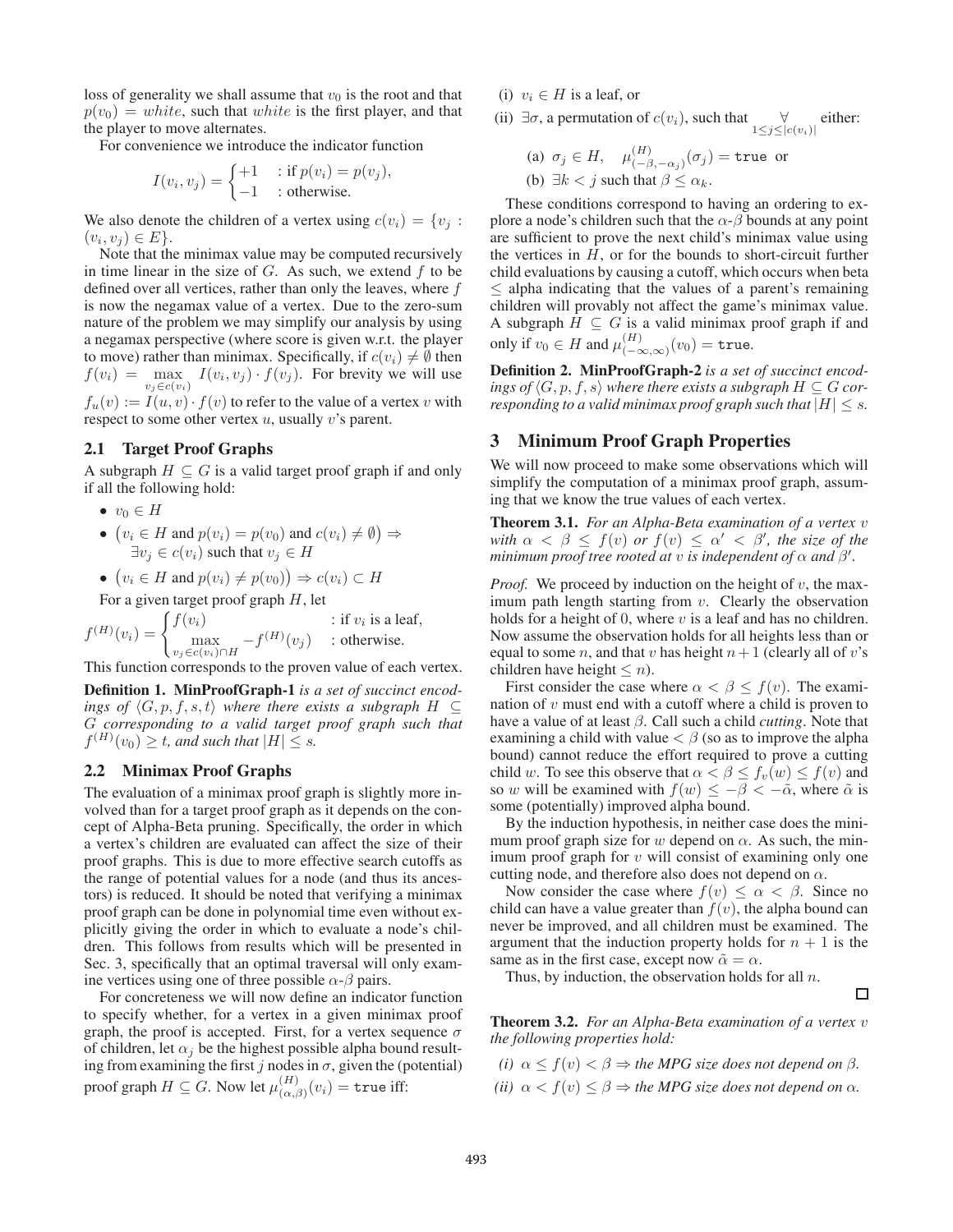*(iii)*  $\alpha \leq f(v) \leq \beta, \alpha < \beta \Rightarrow \exists w \in c(v)$  *to examine first which minimizes the proof graph size and*  $f_v(w) = f(v)$ *.* 

*Proof.* We again proceed by induction on the height of  $v$ , for which the listed properties clearly hold for a height of 0 i.e.,  $v$ being a leaf. Now assume the properties holds for all heights less than or equal to some *n*, and that *v* has height  $n + 1$ .

*Property (i)*: Since  $f(v) < \beta$  all children of v must be examined. Note that  $\alpha$  can never become larger than  $f(v)$  so the initial constraint that  $\alpha \leq f(v) < \beta$  holds at each step. For any child  $w \in c(v)$  we have that  $f_v(w) \leq f(v)$ . Now, either  $f_v(w) \leq \alpha < \beta$  or  $\alpha < f_v(w) < \beta$ . In the first case the MPG size is independent of  $\beta$  by Theorem 3.1. In the second case the induction hypothesis gives the desired result, using either (i) or (ii) depending on if  $p(v) = p(w)$ .

*Property (ii)*: If we can show that the MPG size to examine any child w with  $f_v(w) = f(v)$  does not depend on the initial value of  $\alpha$  (as long as  $\alpha < f(v)$ ) then we are done, since all other nodes can be examined afterwards, and the tighter bound can only decrease the size of those nodes' MPG. Let  $w \in c(v)$  be such that  $f_v(w) = f(v)$  and  $\alpha < f(v)$ , which implies  $\alpha < f_v(w) \leq \beta$ . By the induction hypothesis (part (i) or (ii), depending on ownership) the MPG size of  $w$  does not depend on  $\alpha$ .

*Property (iii)*: The preconditions of property (iii) match those of (i) or (ii) (or both). In the case of (i), as noted in its proof, the child ordering does not affect the MPG size, so simply take w to have  $f_v(w) = f(v)$ , as at least one such w exists. In the case of (ii) it is never suboptimal to examine such a w first, and as at least one child must minimize the proof graph, take  $w$  to be that one. Hence (iii) holds. Thus, by induction, the properties hold for all  $n$ .

Based on Theorem 3.2 we may assume that the initial path from the root to a leaf follows an optimal line of play, the *principle variation* (PV), such that all nodes w along the path have value  $f_{v_0}(w) = f(v_0)$ . Clearly this initial path will be explored using bounds  $\langle \alpha, \beta \rangle = \langle \infty, -\infty \rangle$ . There may be many optimal lines of play, but for clarity we shall assume that the PV refers to some fixed initial path in an MPG.

Theorem 3.3. *For an Alpha-Beta examination of a DAG* G *that minimizes the proof graph size, it will be the case that for each*  $v \in G$  *not on the PV, with initial bounds*  $\alpha$  *and*  $\beta$ *:* 

*(i)*  $\langle \alpha, \beta \rangle \in \{ \langle \pm f(v_0), \infty \rangle, \langle -\infty, \pm f(v_0) \rangle \}$ *(ii)*  $\langle \alpha, \beta \rangle = \langle -\infty, f(v_0) \rangle$   $\Rightarrow f(v) \geq f(v_0)$ *(iii)*  $\langle \alpha, \beta \rangle = \langle -\infty, -f(v_0) \rangle \Rightarrow f(v) \geq -f(v_0)$  $f(v)$   $\langle \alpha, \beta \rangle = \langle f(v_0), \alpha \rangle \Rightarrow f(v) \leq f(v_0)$  $(v)$   $\langle \alpha, \beta \rangle = \langle -f(v_0), \infty \rangle \Rightarrow f(v) \leq -f(v_0)$ 

The proof is omitted for space, but is a straight-forward casebased analysis which proceeds by induction on the maximum distance, n, from the principle variation that a vertex may be.

#### 4 NP-Completeness Results

In this section we show that determining the inclusion of an element in MinSetCover, which is NP-complete, can be reduced to determining the inclusion of an element in MinProofGraph-1 or to determining the inclusion of an element in MinProofGraph-2.

Sahni has shown that computing a minimum proof for an AND/OR tree (which is equivalent to MinProofGraph-1) is NP-Complete[Sahni, 1974]. To help illustrate the source of the complexity we present a slightly different reduction.

To see that MinProofGraph-1 is in NP, observe that a valid proof graph  $H \subseteq G$  is a sufficient certificate. H is clearly polynomial in the size of the original input, and all constraints listed in Section 2 corresponding to  $H$  being valid are easily checked in polynomial time along with computing  $f^{(H)}(v_0)$ . By a similar argument MinProofGraph-2 is in NP.

In preparation for proving that all problems in NP can be polynomial-time reduced to MinProofGraph-1 and MinProofGraph-2 we introduce the following definition for the Minimum Set Cover problem:

Definition 3. MinSetCover *is a set of succinct encodings* of  $\langle X, S, k \rangle$  where X is a finite set, and S is a collection of *subsets of* X such that there exists  $S' \subseteq S$  where  $|S'| \leq k$ *and*  $X = \bigcup_{T \in S'} T$ .

**Theorem 4.1.** *MinSetCover*  $\leq_p$  *MinProofGraph-1 and Min-SetCover*  $\leq_p$  *MinProofGraph-2.* 

Corollary 4.2. *MinProofGraph-1 and MinProofGraph-2 are NP-complete.*

*Proof.* We describe a function  $F$  that maps arbitrary code words w into the encoding of an associated MinProofGraph-1 instance with the following properties:

- (i) If w encodes a MinSetCover tuple  $\langle X, S, k \rangle$ , then  $\langle X, S, k \rangle \in$  MinSetCover if and only if  $\mathcal{F}(w) \in$ MinProofGraph-1.
- (ii) Otherwise,  $\mathcal{F}(w)$  encodes a fixed tuple not in MinProofGraph-1.
- (iii) There exists a Turing machine  $\bf{F}$  and a polynomial  $p$ such that for all w, **F** started on input w computes  $\mathcal{F}(w)$ in at most  $p(|w|)$  steps.

Given an element of Minimum Set Cover  $\langle X, S, k \rangle$  consisting of  $X = \{x_0, \ldots, x_{n-1}\}\$  and sets  $S = \{S_0, \ldots, S_{m-1}\}\$ , let  $\mathcal{F}(\langle X, S, k \rangle) = \langle G, p, f, s, t \rangle$ . F constructs a graph with four levels corresponding to the root node  $t$ , a dummy node u, the elements of X  $(v_0, \ldots, v_{n-1})$ , and the elements of S  $(w_0, \ldots, w_{m-1})$ , as in Figure 1. Let the edge set be  $\{(t, u), (u, v_i): 0 \leq i < n\} \cup \{(v_i, w_j) : x_i \in S_j\}.$  Let  $p(t) = p(v_i) = white$  and  $p(u) = p(w_i) = black$ , with white nodes having value 1 and black nodes having value -1. Finally, let  $t = 1$  and  $s = 2 + n + k$ .

We now show that  $\langle G, p, f, s, t \rangle$  is accepted if and only if  $\langle X, S, k \rangle$  is accepted. Any solution to the MinProofGraph-1 instance will include the first three levels and some fourth level nodes. By definition the minimum number of fourth level nodes will be included, and as each third level  $v_i$  node has at least one associated fourth level  $w_i$  node, the fourth level nodes chosen correspond to a subset of S which forms a minimum set cover of X.

The proof for MinProofGraph-2 being NP-complete is almost identical, except that two new vertices are required as

□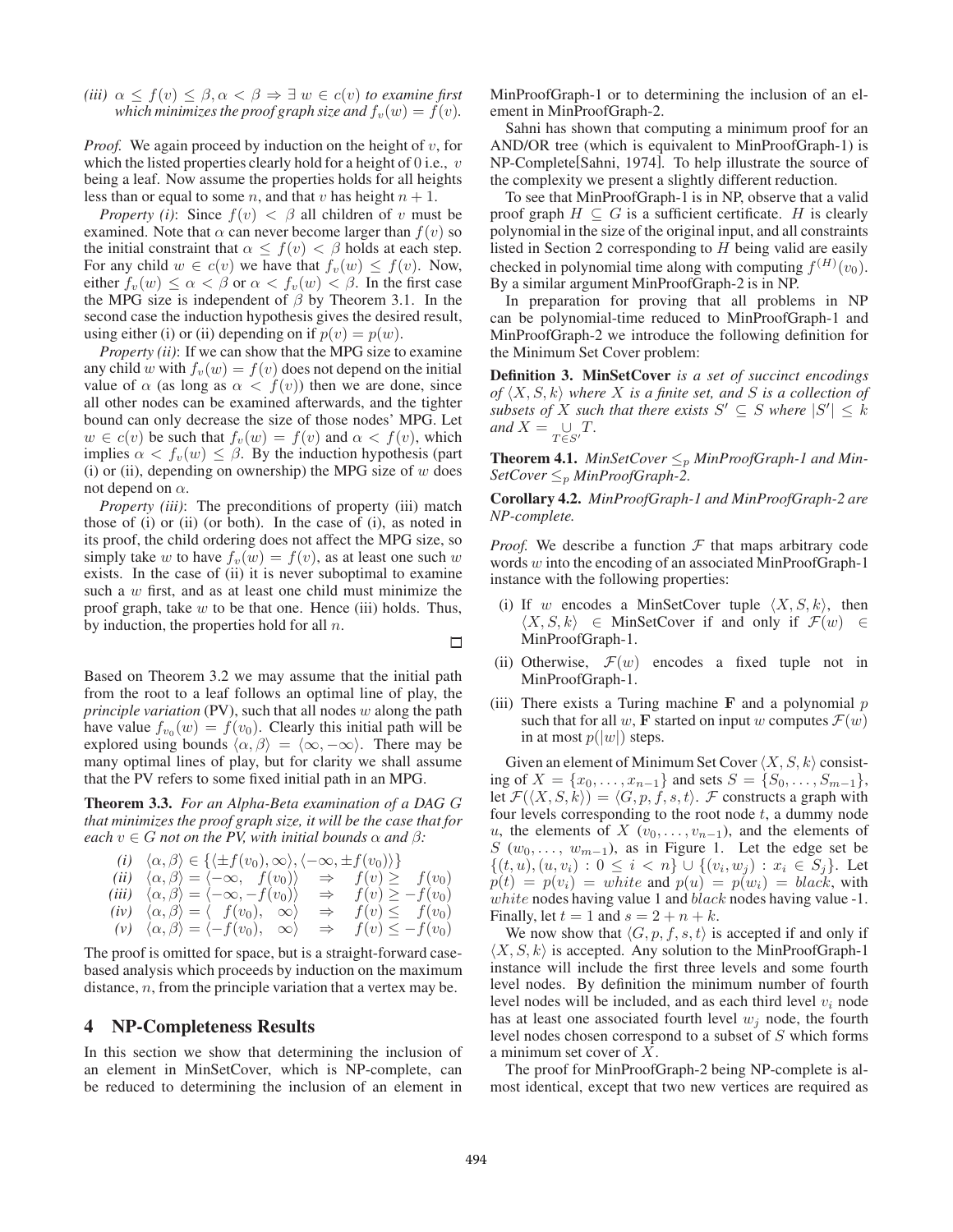

Figure 1: Sample construction of a DAG corresponding to an instance of Minimum Set Cover, with vertices labeled with their minimax value. Vertices  $x_i$  correspond to elements in the MinSetCover universe and  $S_i$  to the potential covering sets. Vertices in the dashed box are used when reducing to MinProofGraph-2.

shown in Figure 1. In the minimax case at least one third level node must have all its children examined, but after that, due to the given node values, all other third level nodes need only examine any one of their children to produce a cut. As the new vertices must necessarily be included in any proof subgraph, we can assume that they are examined before the other vertices on their levels.  $\Box$ 

# 5 Minimum Proof Graphs for Trees

Intuitively, the computational complexity of finding minimum proof graphs in the presence of nodes with in-degree ≥ 2 arises from deciding whether to choose the proof graph rooted at a "larger" child over the proof graph rooted at a smaller child, such that the proof for the larger child may be reused in a different portion of the graph, resulting in a smaller overall proof graph. As we will see in this section, for trees the minimum proof graph is itself a tree which can be computed bottom-up in linear time. We distinguish between computing target and minimax proof trees.

#### 5.1 Computing Target Proof Trees

For a MinProofGraph-1 instance  $\langle G, p, f, s, t \rangle$  we may restrict the vertices of  $G$  that need to be considered by removing all white vertices  $v_i$  such that  $f(v_i) < t$  and then removing components disconnected from the root as a preprocessing step in  $O(|V| + |E|)$  time. If  $f(v_0) < t$  then the instance is rejected.

To compute the minimum target proof graph size one need only recursively determine this value for the subgraph rooted at each vertex. For first player nodes this is the minimum over the sizes of the child proof graphs plus 1. For second player nodes this is the sum of the sizes of the child proof graphs plus 1. Extracting an associated minimum target proof graph is clearly trivial.

#### 5.2 Computing Minimax Proof Trees

The Alpha-Beta algorithm has been well studied in the case of trees [Knuth and Moore, 1975], and it has been stated that the best-case move ordering is to examine children in

**Function** MPT<sub>-Size</sub>( $v$ ,  $\alpha$ ,  $\beta$ ) **Data:** subtree root vertex  $v \in V(G)$ , and  $\alpha$ - $\beta$  bounds. **Result:** Min. proof tree size for subtree rooted at v, given  $\alpha$ ,  $\beta$ . begin if  $\alpha > \beta$  then return 0 if  $c(v) = \emptyset$  then return 1 // leaf node alias  $T_w[a, b] := \text{MPT\_size}(w, -b, -a)$ *Assume* MPT size *values are memoized across calls.* if  $f(v) \leq \alpha$  then return  $1 + \sum T_w[\alpha, \beta]$  $w \in c(v)$ if  $f(v) \ge \beta$  then return  $1 + \min_{\substack{w \in c(v) \\ f_v(w) \ge \beta}}$  $T_w[\alpha,\beta]$  $t \leftarrow \sum_{x \in c(v)}$ // compute total return  $1 + \min$  $w \in c(v)$ <br> $f_v(w)=f(v)$  $\left(T_w[\alpha,\beta]+t-T_w[f(v),\beta]\right)$ end

Figure 2: Algorithm for computing the minimum minimax proof tree size for a subtree of  $G$  rooted at  $v$  and bounds. Minimax value function  $f$  and tree  $G$  are assumed to be global.

order of decreasing score. This does not, however, necessarily minimize the total proof tree size in the case of multiple best moves, where "best" refers to either absolute numerical score or ability to generate a cut. Using Theorem 3.3 we can see that there are at most three possible incoming bounds with which a given vertex can be explored in a minimal proof tree (MPT). We may thus compute, bottom-up, a table containing the MPT size for each vertex given the incoming  $\alpha$ - $\beta$  bounds. This process therefore runs in linear time and space in the graph size. Moreover, the table entries need only be computed as needed, and the set of potential best moves is easily constrained using the observations from Theorem 3.2's proof. The algorithm is listed in Figure 2, and the size of the minimum minimax proof tree is the result of MPT\_size( $v_0, -\infty, \infty$ ). The runtime and space requirement is linear in the input graph size and adjusting the algorithm to actually contruct an MPT is straight-forward.

### 6 Fastest-Cut-First Heuristics

In this section we develop a move sorting heuristic for Alpha-Beta search based on the results on minimum proof graphs we have presented. In real-world game applications, usually none of the quantities used in MPT size are known at the time when the decision about the next move to be searched is to be made. One therefore has to resort to move ordering heuristics. In addition, search is often performed in DAGs, which complicates the computation of minimum proof graphs. Even so, if estimates for values *and* sizes are available, we could base move decisions on those, and hope to approximate minimum proof graphs sufficiently well. This idea is not new. Plaat et al. [1996], for instance, suggest to use enhanced transposition table look-ups and bias moves towards those with small subtrees, to exploit properties of inhomogeneous DAGs, such as varying out-degrees and leaf depths. Closer in terms of using both value and size estimates comes what is known since the mid-1990s as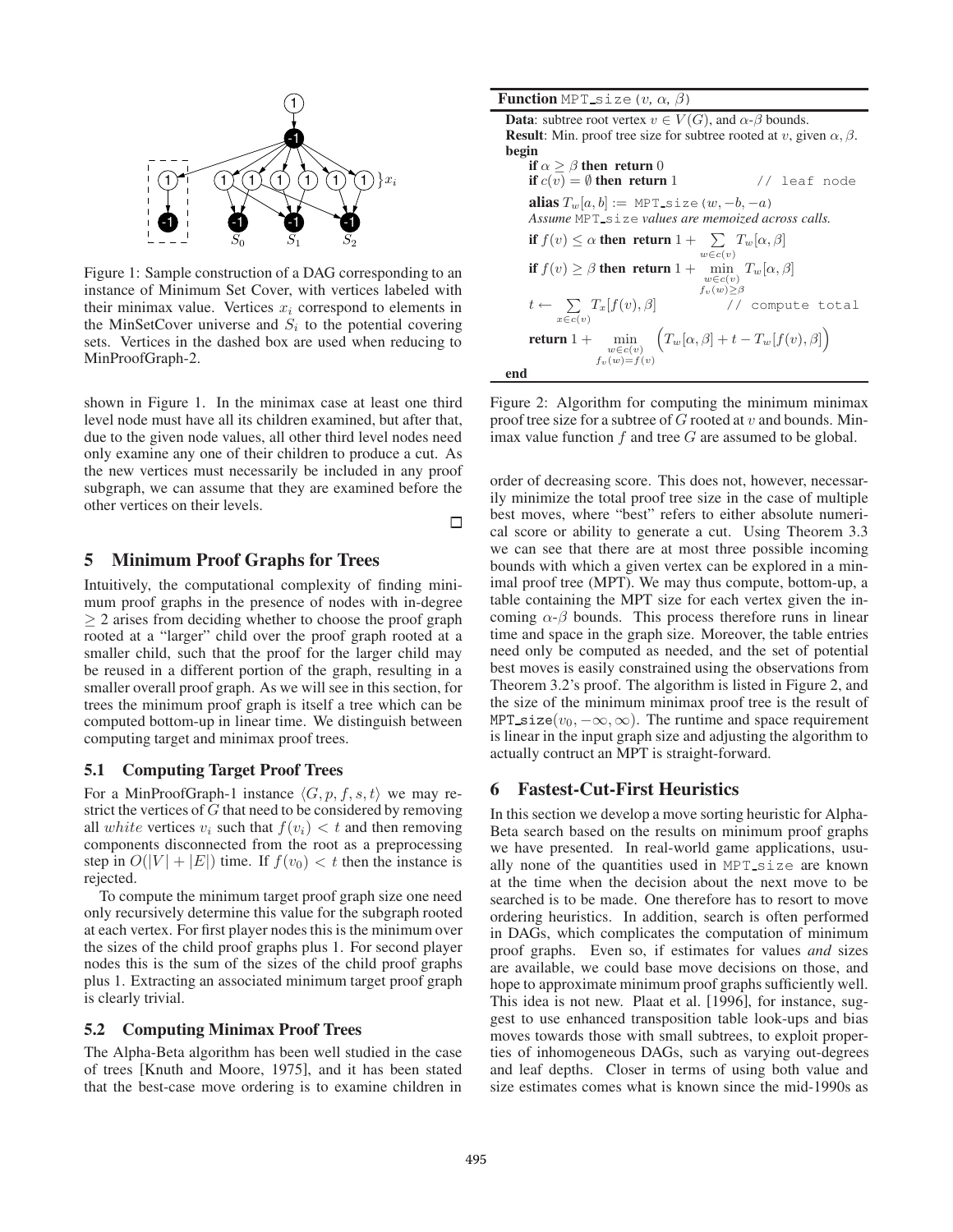"fastest-first" search in the Othello programming community. The idea is to search moves first that have a considerable chance to produce a cutoff, and among those to prefer moves with small sub-DAGs. Employing such heuristics has improved Othello endgame solvers considerably (http: //radagast.se/othello).

Because both move values and DAG sizes are taken into account we prefer to call heuristics of this type "fastest-cutfirst" heuristics. Implementations we have used successfully in the past include sorting moves according to  $(V_i - C$ .  $S_i/\max_j S_j$ , where  $V_i$  and  $S_i$  are the estimated move values and sub-DAG sizes, and  $C > 0$  is a constant. Alternatively, moves can be restricted to those with  $V_i \geq \beta - C$  and from this set a move with minimal size estimate is selected.

Here, we propose a new fastest-cut-first heuristic which is motivated by the following theorem:

Theorem 6.1. *Consider a naive version of Alpha-Beta search that does not adjust* α *based on returned values and searches a game tree starting at cut-node v with successors*  $v_1, \ldots, v_n$ *.* Let  $S_i$  be the expected size of the subtree rooted at  $v_i$ , and  $P_i$ *the probability of move i leading to a*  $\beta$ *-cut. Then, visiting*  $v_i$ *in ascending order of*  $S_i/P_i$  *minimizes the expected number of visited nodes starting at* v*.*

*Proof.* For move ordering  $(1, \ldots, n)$  the expected number of visited nodes is

$$
1 + \sum_{i=1}^{n} \left[ S_i \prod_{j=1}^{i-1} (1 - P_j) \right] =
$$
  

$$
A + (S_k \cdot \pi) + (S_{k+1} \cdot \pi (1 - P_k)) + C,
$$
  
for  $\pi := \prod_{i=1}^{k-1} (1 - P_j)$  and suitable  $A > 0$  and  $C \ge 0$ .

Switching move  $k$  and  $k + 1$  leads to expected search effort

$$
A + (S_{k+1} \cdot \pi) + (S_k \cdot \pi(1 - P_{k+1})) + C.
$$

Thus, if  $\pi > 0$  searching move  $k + 1$  before k while keeping the other moves' ordering constant is not detrimental iff

$$
S_{k+1} + S_k(1 - P_{k+1}) \le S_k + S_{k+1}(1 - P_k)
$$
  
\n
$$
\Leftrightarrow \qquad \frac{S_{k+1}}{P_{k+1}} \le \frac{S_k}{P_k}, \tag{1}
$$

where we define  $c/0 := \infty$  for  $c > 0$  to cover the cases  $P_k = 0$  and/or  $P_{k+1} = 0$ . If  $\pi = 0$ , switching moves k and  $k + 1$  does not change the expected search effort. This shows that when starting with an arbitrary move ordering we can continue switching moves k and  $k+1$  for which (1) holds and not increase the expected search effort. Therefore, the expected number of searched nodes is minimized when visiting nodes  $v_i$  in ascending order of  $S_i/P_i$ . П

Picking the move with the lowest  $S_i/P_i$  ratio first accomplishes the goal of producing a cut with high probability, while keeping the node count low, in a principled way, unlike the ad-hoc fastest-cut-first heuristics presented earlier. The expected number of searched nodes established in the theorem is an upper bound on the actual number of nodes the true Alpha-Beta algorithm would visit, because with rising  $\alpha$  values, the expected tree sizes  $S_i$  do not increase. So, by minimizing this number we can hope to decrease the Alpha-Beta search effort — also when searching DAGs. We will present experimental results on the performance of the novel fastest-cut-first heuristic in Section 8.

### 7 Prefix Value Game Trees

In this section we present a synthetic game tree model that we will use to gauge the performance of the fastest-first heuristic we proposed in the previous section.

Search algorithm improvements are often driven by specific applications. A classic example is the development of forward pruning and parallelization in computer chess. When working in particular search domains, state space properties — such as the average branching factor, the density of terminal nodes, state value distributions and correlations — are fixed. To gain insight into how such properties generally affect search algorithms, several synthetic game tree models have been proposed in the literature, e.g., [Fuller *et al.*, 1973; Newborn, 1977; Nau, 1982; Pearl, 1983; Kaindl and Scheucher, 1992; Scheucher and Kaindl, 1998], with emphasis on studying pathology in alpha-beta search.

In [Fuller *et al.*, 1973] Fuller et al. describe a game tree model in which node value correlations are introduced by assigning values from  $\{1, \ldots, N\}$  to edges and assigning a value  $p(v)$  to leaves by summing up edge values along the unique path from the root node. One drawback of this socalled incremental game tree model is that values increase with depth and therefore don't have the usual interpretation as representing the expected payoff. In [Scheucher and Kaindl, 1998] this bias is offset first by considering move values from  ${-N, \ldots, N}$ , and then in a second step by realizing that playing a move can never increase a position's value, i.e.,

$$
p(v_i) = -p(v) - d_i(v),
$$
 (2)

where  $p(x)$  denotes the accumulated value along the unique



Figure 3: An incremental game tree. Node values indicate the current path value  $p(v)$  in the view of the player to move. Edge values represent the damage  $d_i(v)$  self-inflicted by playing potentially non-optimal moves.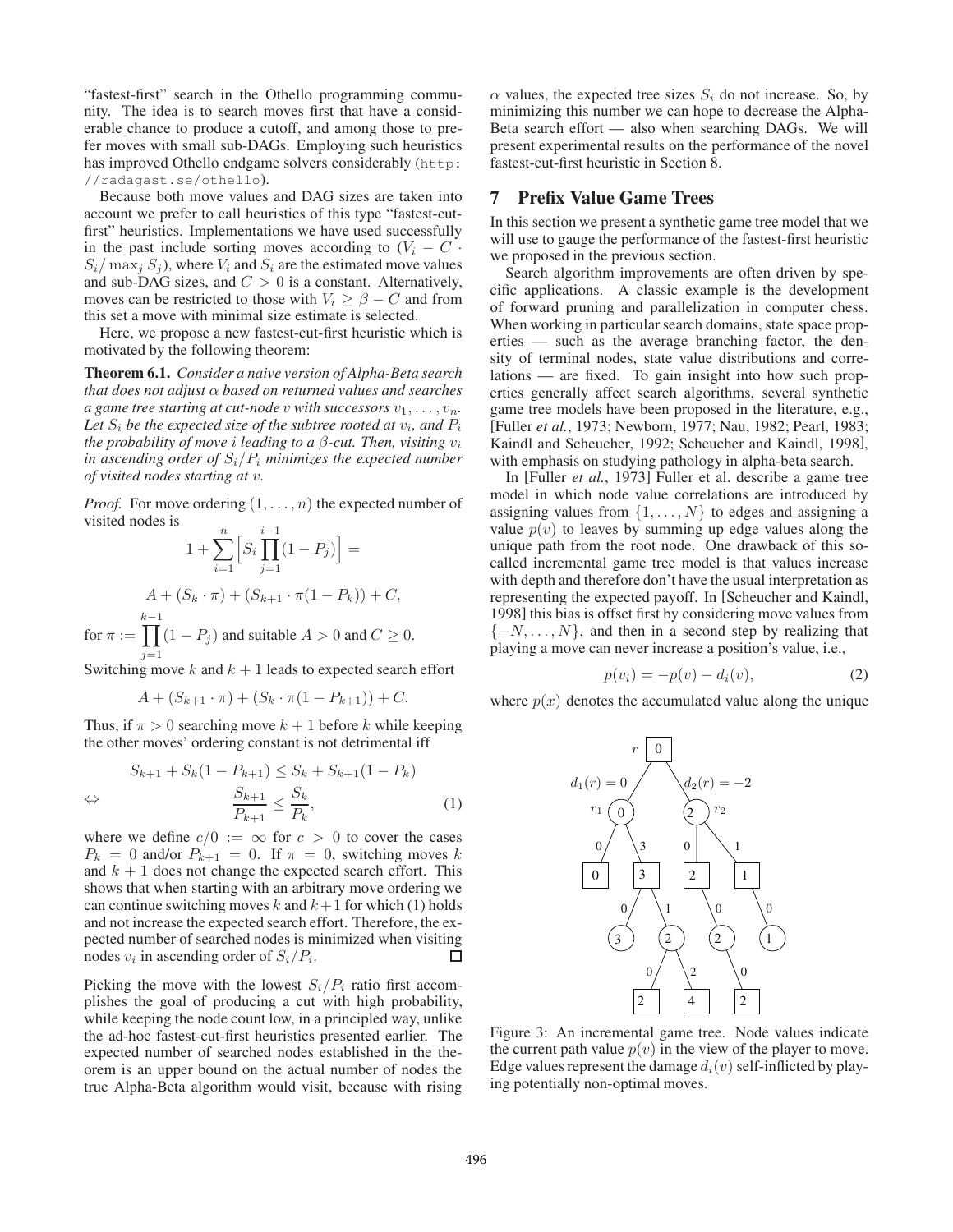path when reaching node  $x$  in view of the player to move,  $v_i$  is the *i*-th successor of v, and  $-D \leq d_i(v) \leq 0$  is the bounded damage self-inflicted by playing move  $i$  in  $v$ . Figure 3 shows an example. To evaluate search performance it is useful to know exact values of intermediate states. However, in the above incremental model — when  $d_i$  is chosen randomly from [−D, 0] — searching entire subtrees is required to compute the true negamax value of interior nodes, which can be very costly in terms of space and time requirements. With a simple yet effective refinement of the incremental tree model, we are able to determine exact node values *on the fly* while generating trees. Being able to leak true state evaluations in interior nodes at no additional cost greatly helps analyzing search algorithms in general settings because no time has to be spent on engineering domain dependent heuristics. For instance, noise can be added when testing heuristics that depend on heuristic state evaluations of interior nodes, such as ProbCut [Buro, 1995], e.g.,  $f_C(v) = f(v) + C \cdot e$ , where  $f(v)$  denotes the true negamax value of v and e is  $\mathcal{N}(0, 1)$ normally distributed. In addition, move preferences can be leaked probabilistically by means of the parameterized softmax function

$$
\text{Prob}(\text{move } k \text{ is best in state } v) = \frac{\exp(C \cdot f(v_k))}{\sum_i \exp(C \cdot f(v_i))},
$$

which spans the range from uniform random  $(C = 0)$  to perfectly informed choices ( $C \rightarrow \infty$ ) and can be used to design synthetic move sorting routines for alpha-beta search or playout policies for UCT [Kocsis and Szepesvari, 2006].

Before we formulate the observation our model refinement is based on, we define the *prefix negamax value* of a node and show how to compute it. W.l.o.g., we assume that moves are alternated from now on.

Definition 4. *In the incremental game tree model the prefix negamax value* p(v) *of node* v *is defined recursively based on (2): If v is the root* r *of the tree, then*  $p(v) = f(r)$ *. Otherwise,*  $p(v) = -p(v') - d_i(v')$ , where v' is the predecessor of *v* on the path to the root,  $v = v'_i$ , and  $d_i(v') \leq 0$ .

Lemma 7.1. *For the incremental game tree model described above* n

$$
p(v) = (-1)^n f(r) + \sum_{k=0}^{n-1} (-1)^{n-k} d_{i_k}(u_k)
$$
 (3)

*holds, where* r *is the root of the tree and*  $u_0, \ldots, u_n$  *is the unique path from*  $r$  *to*  $v$ *, i.e.,*  $u_0 = r$ *,*  $u_n = v$ *, and*  $u_{k+1}$  *is the*  $i_k$ -th successor of  $u_k$ .

*Proof.* (Induction on depth n of v). For  $n = 0$ , we have  $v = r$ , so the statement trivially holds. Assuming (3) holds for nodes with depth *n*, consider the value of a node  $v'$  at depth  $n + 1$  with predecessor v and  $v' = u_{i_n}$ . Then:

$$
p(v') = -p(v) - d_{i_n}(v)
$$
  
= 
$$
-((-1)^n f(r) + \sum_{k=1}^{n-1} (-1)^{n-k} d_{i_k}(u_k)) - d_{i_n}(v)
$$
  
= 
$$
(-1)^{n+1} f(r) + \sum_{k=1}^{n} (-1)^{n+1-k} d_{i_k}(u_k)
$$

Our refinement of the incremental game tree model is based on the following observation:

Theorem 7.1. *If for all interior nodes* v *in trees generated by the incremental model there exists a move i with*  $d_i(v)=0$ , *then for all*  $v$ *,*  $f(v) = p(v)$ *.* 

*Proof.* (Induction on node height  $h(v)$ ). If  $h(v)=0$ , then v is a leaf and  $f(v) = p(v)$  holds by definition. Now consider a node v with height  $n + 1$  and suppose  $f(v') = p(v')$  holds for all v' with  $h(v') \leq n$ . W.l.o.g., we assume  $d_1(v) = 0$ . Among the  $p(v_i)$  values,  $p(v_1)$  is one of the smallest, because  $p(v_i) = -p(v) - d_i \geq -p(v) = p(v_1) + d_1(v) = p(v_1).$ By the induction hypothesis we also know  $f(v_i) = p(v_i)$  for all *i*. Therefore,  $f(v) = \max_i(-f(v_i)) = \max_i(-p(v_i)) =$  $-p(v_1) = p(v) + d_1 = p(v).$  $\Box$ 

With this result, evaluating nodes while generating trees is trivial because (3) can be maintained incrementally. This property in invaluable for analysing search performance in large trees based on true node values. We call our refined model the "Prefix Value Game Tree Model". As usual, the number of successors and move values can either be fixed or sampled from distributions to better model real-world games. We will use prefix value trees to compare the performance of alpha-beta and fastest-first search in the next section.

# 8 Experiments

To investigate the effect on search effort resulting from the FCF heuristics, we constructed synthetic trees using various branching factors, edge value ranges, and heuristic evaluation errors. For each set of parameters we generated 500 trees and performed an iterative deepening (ID) search up to depth 10 using plain Alpha-Beta, NegaScout, and MTD(f) [Plaat *et al.*, 1996b]. The expanded tree nodes were annotated with search information, such as estimated value and treesize, which was used for ordering the next ID iteration.

Our move ordering function is a weighted combination of the estimated node value, the  $S_i/P_i$  value, and  $S_i$ . For a given node we took  $S_i$  to be its out-degree. Looking deeper in the node's subtree was actually slightly detrimental since, ideally, large portions of that tree will never actually be expanded during search. Moreover the out-degree is 'free' to compute, given that we have expanded the node anyway. The value of  $P_i$  is initially a hard threshold based on whether the node value (from the last ID pass) is  $\geq$  beta. Computing  $P_i$ empirically by "training" on trees from the same generating family produced a slight (∼3%) improvement. The ordering of child nodes which have not yet been expanded is random.

In addition to synthetic trees we used FCF heuristics in solving open-handed cardplay for the trick-taking German card game *Skat* described in [Buro *et al.*, 2009]. Our search implementation sorts moves by way of a linear combination of features corresponding to the current value of a trick and the ability of teammates to contribute points. Our search also employs various pruning techniques and a transposition table — no iterative deepening is performed. Our lack of a forward-looking state evaluation function for Skat precluded an easy way to measure expected value or  $P_i$ . As such, we